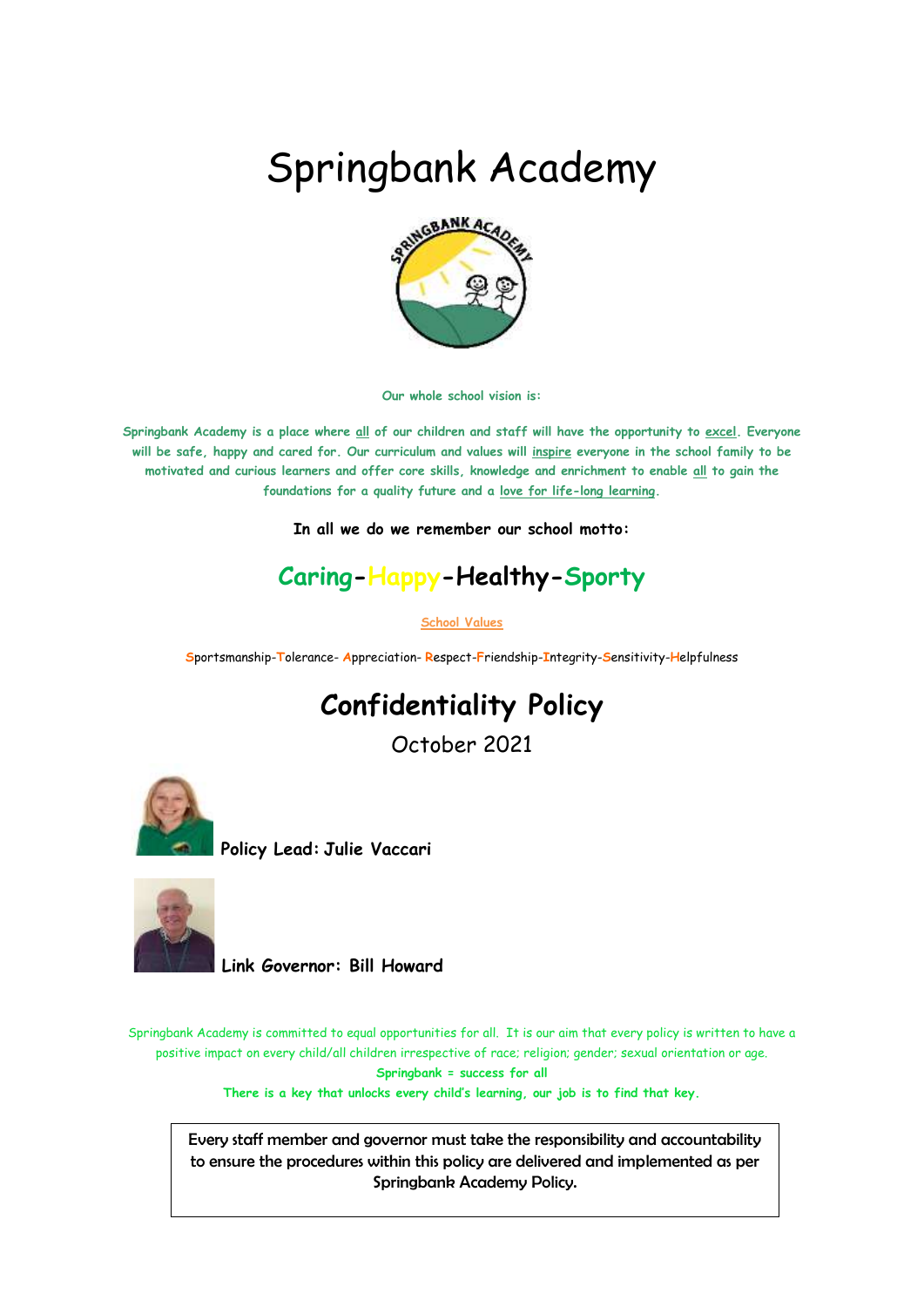#### **Safeguarding Statement of Intent**

The staff and governors of Springbank Academy are committed to providing a caring, friendly and safe environment for all our pupils so they can learn in a relaxed and secure atmosphere. We believe every pupil should be able to participate in all school activities in an enjoyable and safe environment and be protected from harm. This is the responsibility of every adult employed by or invited to deliver services at Springbank Academy. We recognise our responsibility to safeguard and promote the welfare of all our pupils by protecting them from physical, sexual or emotional abuse, neglect and bullying.

#### **1. INTRODUCTION**

1.1 It is a primary aim of our school that every member of the Springbank school community feels valued and respected, and that each person is treated fairly and well. We are a caring community, whose STARFISH/British values are built on mutual trust and respect for all.

1.2 The school's Confidentiality Policy is therefore designed to support the way in which all members of the school can live and work together in a supportive way. It aims to promote an environment where everyone feels safe and secure and every individual's and family's right to privacy is respected.

1.3 Confidentiality is an essential element of the success of our school. As such all of our staff and visitors have an accountability to work within the guidelines of this policy which conform to recent legislation and government guidelines.

1.4 We recognise our responsibilities relating to holding, using and safeguarding information received. In practice this means:

□ Making it clear that information is shared on a 'need to know' basis.

 $\Box$  Not discussing personal information relating to any of our stakeholders, i.e. those who are connected to the school, in a general way or where it may be overheard.

Keeping all personal records confidential and offices data protected.

□ Using teaching methods which protect confidentiality.

#### **RELATED POLICIES AND DOCUMENTS**

Anti-bullying Managing Behaviour and Discipline Child Protection Equality **Safeguarding** Whistleblowing

#### **RELATED LEGISLATION**

Human Rights Act 1998 gives everyone the right to "respect for his private and family life, his home and his correspondence", unless this is overridden by 'public interest', eg for reasons of Child Protection, for the protection of public safety, public order, health or morals or for the rights and freedoms of others.

Data Protection Act 2018 Applies to: personal data of living, identifiable individuals (not anonymised data); manual and electronic records. Schools need to be clear, when collecting personal data, of the purposes for which it will be used and should have policies to clarify this to staff, pupils and parents/carers.

Freedom of Information Act 2000 Amends the Data Protection Act. Gives everyone the right to request any records a public body, including schools, holds about them. A school may withhold information it has if it is considered the information may damage the recipient if disclosed. Schools' data or record keeping policy should also cover the requirements of this Act.

#### **2. PROCEDURES – GENERAL**

2.1 All information about individual stakeholders, however obtained, eg from personal records, through observation, through meetings, through situations that arise during class, playtime or outside of school, is private and will only be shared with those who have a need to know, i.e. those who need the information in their professional capacity.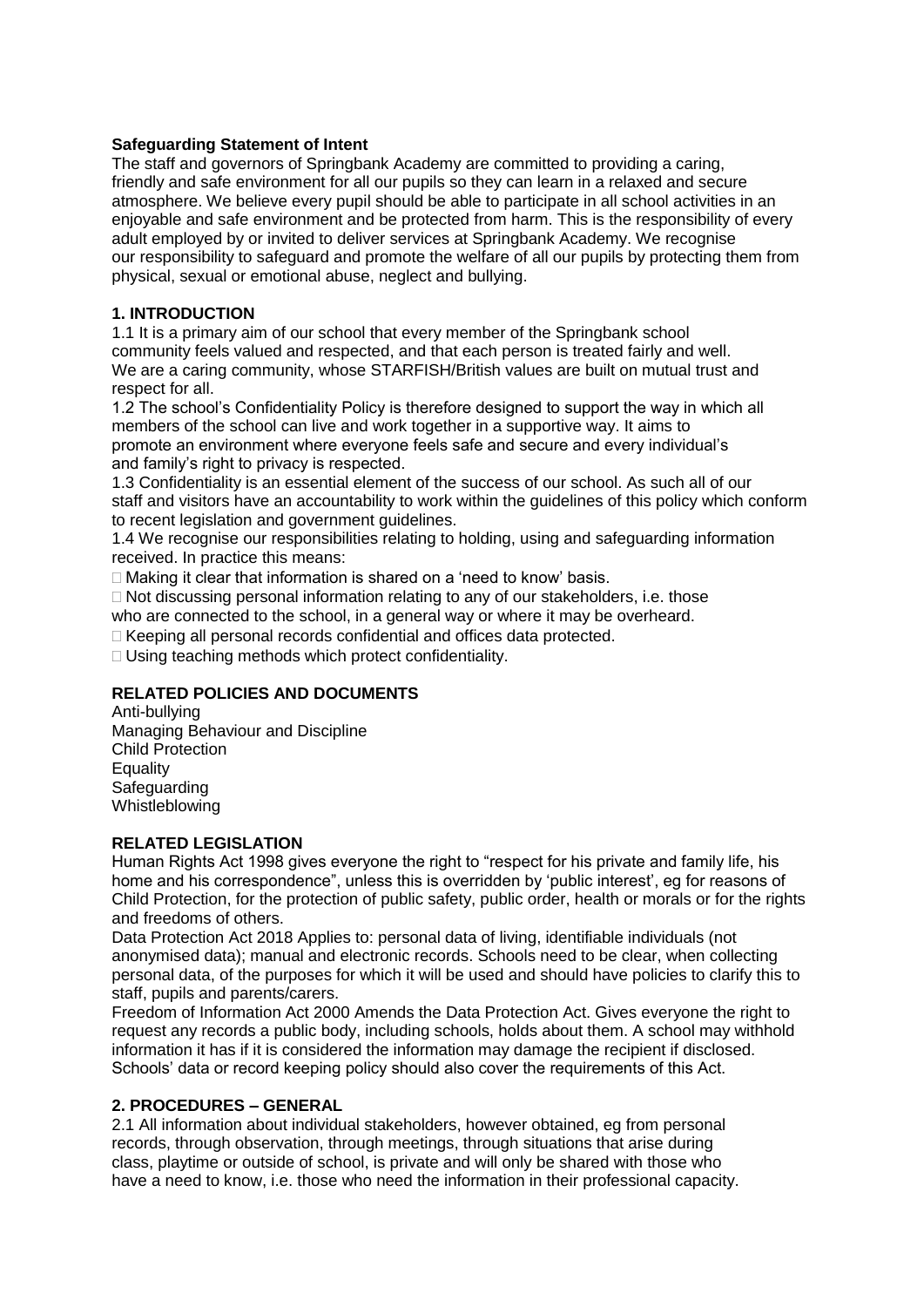2.2 Information which relates to any individual stakeholder or brings our school into disrepute or diminishes professionalism will never be posted or shared online, through any means including all areas of social media, e.g. Facebook, Twitter. Staff, regular visitors and volunteers understand that this is a requirement both during and after their time at our school and confirm this through signing a statement of confidentiality. See Appendix 1

2.3 Even when information appears to be widely known, it will not be assumed by those immediately involved that it is appropriate to discuss or share this information further. 2.4 All social care services, medical and personal information will be held in a safe and secure place which cannot be accessed by individuals other than nominated school staff. It will be considered whether staff concerned have access to all, or only some, of the information.

2.5 Staff are always available to talk to both children and parents/carers about issues that are causing concern. We encourage children to talk to parents/carers about issues and may, in some cases, support children to talk to their parents/carers.

2.6 Parents/carers and children will be made aware that our school cannot guarantee total confidentiality and that we have a duty to report child protection issues. Any child protection disclosure will be shared with parents/carers before we inform the appropriate authorities unless we believe that this puts the child at greater risk.

2.7 Data generated by our school will be anonymised to ensure confidentiality. Information collected for one purpose will not be used for another.

2.8 Photographs or videos of children will not be used without the annual parent/carer's permission and our policy on the use of images of children will be adhered to at all times. 2.9 We ensure that parents/carers have a right of access to any records the school may hold on their child, within legislative requirements. Parents/carers will not have access to any other child's books or assessment data at any time without a SAR.

2.10 Only those identified on Bromcom as having parental responsibility will be contacted in relation to their child. Should there be any concerns, these will be referred to the designated person for child protection before a parent/carer is contacted.

2.11 All requests for information, about our school or stakeholders, by an outside agency or the media will not be commented on by the person to whom the request was made, but will be referred immediately to the Head teacher.

#### **3. PROCEDURES – STAFF**

3.1 Personal information such as social care reports, speech therapy reports, medical reports, SEN reports, minutes of meetings etc will be circulated, in sealed envelopes and once read will be returned to the appropriate person for secure filing. All information will be stored on encrypted memory sticks.

3.2 Correspondence to parents/carers relating to social services, medical and personal information will be handed directly to the parent/carer/child. A follow up text will be sent. 3.3 The Designated Senior Lead and Deputy Designated Senior Lead for Child Protection receive regular training. Child Protection procedures are understood by all staff and training is undertaken annually. The Safeguarding Officer has an overview of all procedures and protocols.

3.4 Details of children are not to be disclosed to any parents other than those of the child concerned.

3.5 Information regarding a child's progress, positive or negative, is passed on only by the class teacher concerned, the head teacher, keyworker or line manager.

3.6 Staff should feel that they can talk freely about children in the staffroom, safe in the knowledge that what they say will not be repeated elsewhere.

3.7 Concerns about the performance of a colleague should only be discussed with the Head teacher or SLT or, in the case of the Head teacher, the Chair or Vice Chair of Governors. 3.8 Staff should not pass confidential information to spouses/partners.

3.9 Any issue which staff have been asked to keep confidential, must remain confidential. 3.10 Clear ground rules will be set for any classroom work such as circle time and other RSHE sessions dealing with sensitive issues. Strategies are in place for dealing with disclosures. Staff will be proactive so children feel supported but information is not unnecessarily revealed in a public arena.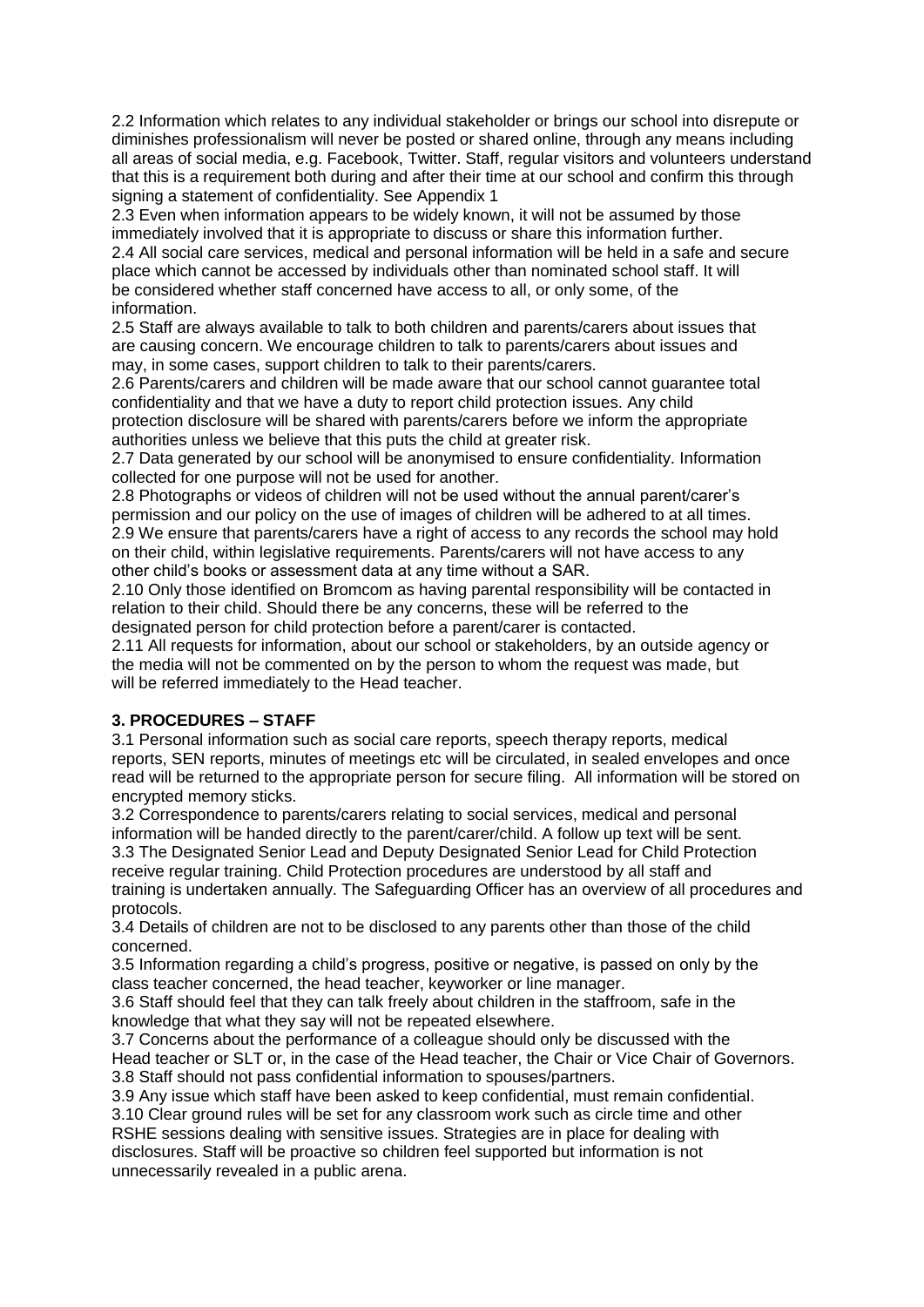#### **4. PROCEDURES - PARENT HELPERS AND VOLUNTEERS**

4.1 Details of our confidentiality policy will be placed on the website and sign posted to all parents.

4.2 Parents who volunteer to support on educational trips, swimming etc will be reminded that they are to abide by the confidentiality policy at all times.

4.3 Parents need to acknowledge the fact that some circumstances may not be fully understood by them because the teacher may not be at liberty to discuss them, e.g. confidential aspects of the children's lives which may affect their behaviour or progress. 4.4 Parents are asked to respect the confidentiality of all meetings and treat staff with respect. No note-taking or taping of conversations must take place without either party asking prior permission.

#### **5. PROCEDURES – GOVERNORS**

5.1 The important role of the Local Governing Body ensures it has to be informed of highly personal and confidential matters at each meeting. The Governors' Guide to the law states: 'how individual governors vote, and opinions by governors involving a named person which are in a way sensitive or critical, should always be regarded as confidential'. Although decisions reached at governors' meetings are normally made public through the minutes and otherwise, the discussions on which decisions are based will be regarded as confidential.

5.2 To help governors understand the professional balance which needs to be maintained, the following points should be considered:

 $\Box$  No information about individual children's assessment and test results, other than that legally required, should be passed on to others.

□ All papers relating to the governing body should be stored securely.

Governors should not pass confidential information to spouses/partners.

 $\Box$  Email communication should only be sent to addresses that can only be

accessed by the named governor (individual governors should inform the chair if their email address can be accessed by anyone other than themselves).

 $\Box$  Details of a Head teacher's performance review should only be discussed by those governors directly involved in the review.

□ Paperwork containing individual salaries remains confidential at all times.

 $\Box$  It is important to label minutes of meetings as "draft" before they have been approved by the group.

 $\Box$  Any issue which governors have been asked to keep confidential, should remain confidential.

5.3 If governors receive complaints about governors, the Head teacher or a member of staff it is important that they first ascertain that the complainant has first attempted to resolve differences with the person concerned. On those rare occasions when complaints need to be made formal, written complaints should be passed directly to the complaints governors so all governors are available to act impartially as panel members at complaint hearings. It is for the complainant to decide whether or not their concern should become a formal complaint.

#### **Governors approached by parents need to steer them in the direction of the School staff rather than becoming involved in direct discussions**.

5.4 Governors should exercise the highest degree of prudence when discussion of potentially contentious issues arises outside Governing Board meetings.

#### **6 MAINTENANCE OF THE POLICY**

6.1 To ensure our high standards of confidentiality are maintained, this policy will be annually reviewed and emailed to:

 $\Box$  every member of the staff team

 $\square$  every member of the governing body. It will be posted on the website for parents/carers

#### **Policy review**

This policy will be reviewed annually by the Governing Board, as part of its monitoring cycle.